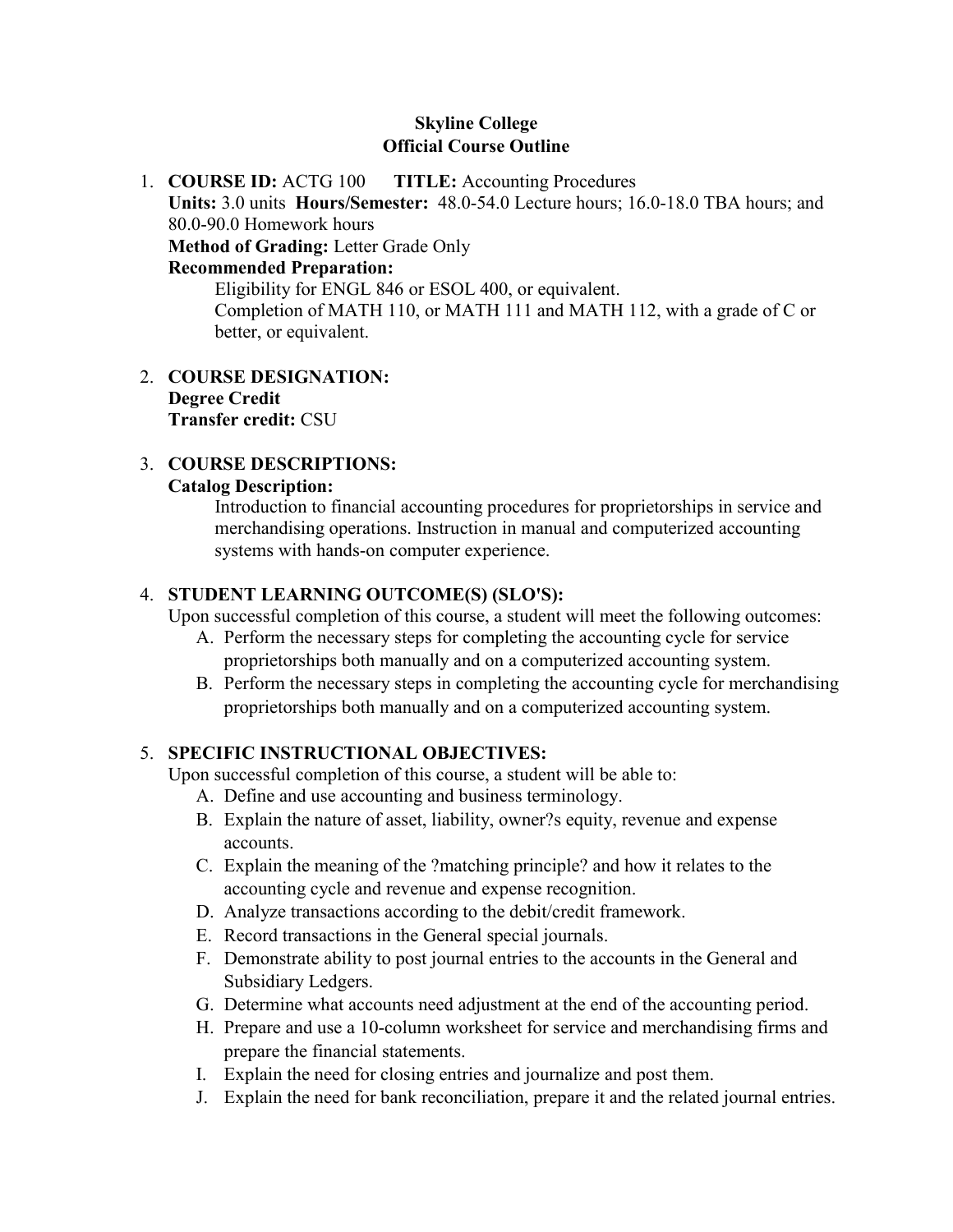- K. Explain the need for a Petty Cash Fund and the procedures related to them.
- L. Prepare payroll records and journal entries relating to employee earnings and deductions as well as employer taxes, payments, and reports.
- M. Explain the specific accounts and inventory methods used for a merchandising business.
- N. Record credit sales to customers and the related sales returns and allowances.
- O. Explain purchasing procedures and related internal control, and record credit purchases of merchandise and the related purchases returns and allowances and purchase discounts.
- P. Explain cash receipts and payments procedures and related internal control.
- Q. Demonstrate ability to record cash receipts and cash payments and related discounts.
- R. Explain the purpose of and prepare reversing entries.

### 6. **COURSE CONTENT:**

#### **Lecture Content:**

- 1. Accounting: The Language of Business
	- A. What is Accounting?
		- a. The need for Financial Information
		- b. Define Financial Accounting
		- c. Careers in Accounting
		- d. Users of Financial Information
		- B. Business and Accounting
			- a. Types of Business Entities
			- b. Generally Accepted Accounting Principles (GAAP)
- 2. Analyzing Business Transactions
	- A. Property and Financial Interest
		- a. Beginning with Analysis
		- b. Assets, Liabilities and Owner's Equity
	- B. The Accounting Equation and Financial Statements
		- a. The Fundamental Accounting Equation
			- b. The Income Statement
			- c. The Statement of Owner's Equity and the Balance Sheet
			- d. The Importance of Financial Statements
- 3. Analyzing Business Transactions Using T-Accounts
	- A. Transactions That Affect Assets, Liabilities, and Owner's Equity
		- a. Asset, Liability, and Owner's Equity Accounts
		- b. Account Balances
	- B. Transactions That Affect Revenue, Expenses, and Withdrawals
		- a. Revenue and Expense Accounts
		- b. The Drawing Account
		- c. The Rules of Debit and Credit
		- d. The Trial Balance
		- e. Financial Statements
		- f. Chart of Accounts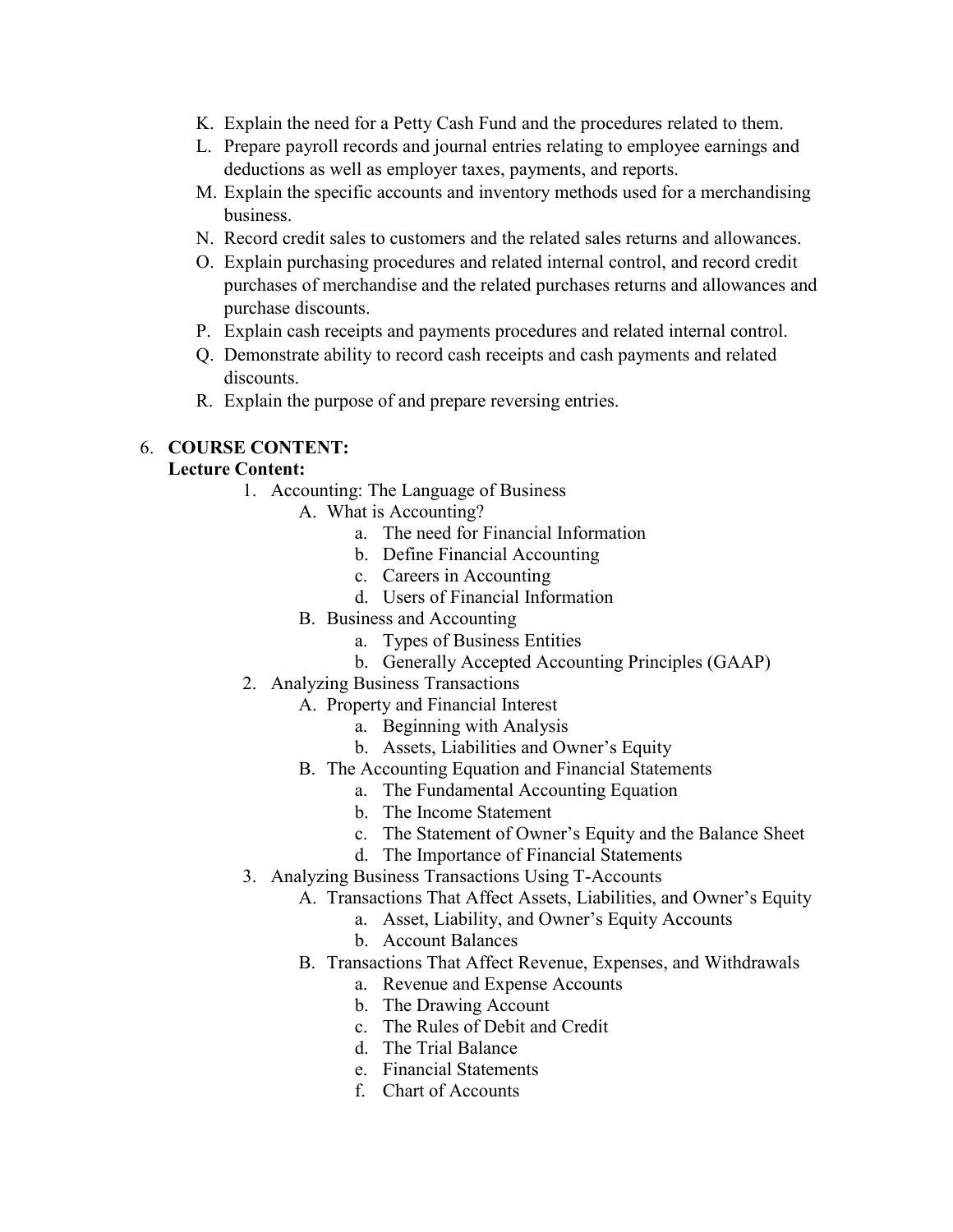- g. Permanent and Temporary Accounts
- 4. The General Journal and the General Ledger
	- A. The General Journal
		- a. Journals
		- b. The General Journal
	- B. The General Ledger
		- a. Ledgers
		- b. Correcting Journal and Ledger Errors
- 5. Adjustments and the Worksheet
	- A. The Worksheet
		- a. The Trial Balance Section
		- b. The Adjustments Section
	- B. Financial Statements
		- a. The Adjusted Trial Balance Section
		- b. The Income Statement and Balance Sheet Sections
		- c. Preparing Financial Statements
		- d. Journalizing and Posting Adjusting Entries
- 6. Closing Entries and the Postclosing Trial Balance
	- A. The Closing Process
	- B. Using Accounting Information
		- a. Preparing the Postclosing Trial Balance
		- b. Interpreting the Financial Statements
		- c. The Accounting Cycle
- 7. Accounting for Sales and Accounts Receivable
	- A. Merchandise Sales
		- a. Special Journals and Subsidiary Ledgers
		- b. The Sales Journal
	- B. Accounts Receivable
		- a. The Accounts Receivable Ledger
		- b. Sales Returns and Allowances
		- c. Schedule of Accounts Receivable
	- C. Special Topics in Merchandising
		- a. Credit Sales for a Wholesale Business
		- b. Credit Policies
		- c. Sales Taxes
- 8. Accounting for Purchases and Accounts Payable
	- A. Accounting for Merchandise Purchases
	- B. Accounts Payable
		- a. The Accounts Payable Ledger
		- b. Purchases Returns and Allowances
		- c. Schedule of Accounts Payable
		- d. Determining the Cost of Purchases
		- e. Internal Control of Purchases
		- f. The Perpetual Inventory System
- 9. Cash Receipts, Cash Payments, and Banking Procedures
	- A. Cash Receipts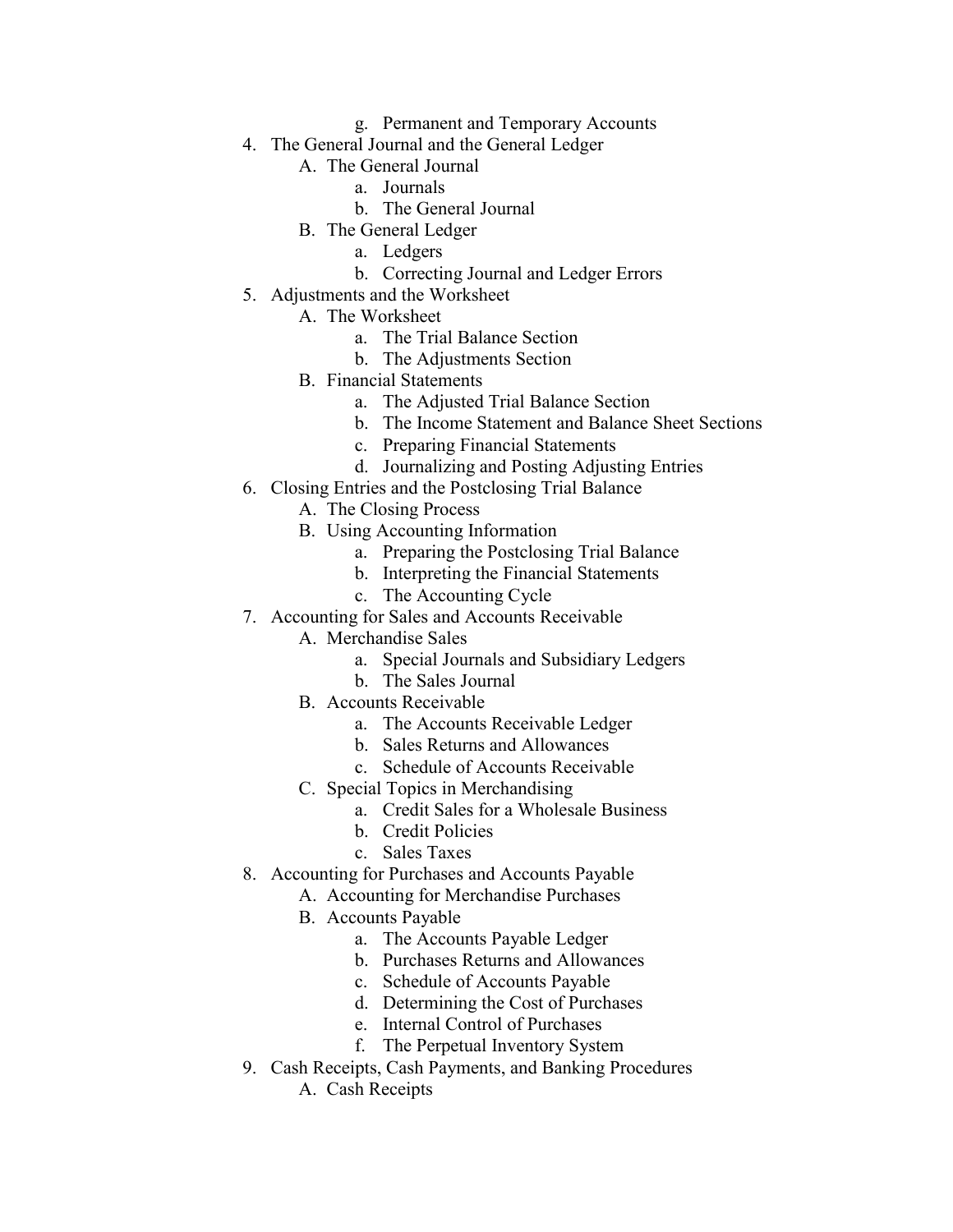- a. Cash Transactions
- b. The Cash Receipts Journal
- B. Cash Payments
	- a. The Cash Payments Journal
	- b. The Petty Cash Fund
	- c. Internal Control over Cash
- C. Banking Procedures
	- a. Writing Checks
	- b. Endorsing Checks
	- c. Preparing the Deposit Slip
	- d. Handling Postdated Checks
	- e. Reconciling the Bank Statement
	- f. Adjusting the Financial Records
	- g. Internal Control of Banking Activities
	- h. Using Online Banking
	- i. The Perpetual Inventory System Continued
- 10. Payroll Computations, Records, and Payment
	- A. Payroll Laws and Taxes
		- a. Who is an Employee?
		- b. Federal Employee Earnings and Withholding Laws
		- c. State and Local Taxes
		- d. Employer's Payroll Taxes and Insurance Costs
		- e. Employee Records Required by Law
	- B. Calculating Earnings and Taxes
		- a. Computing Total Earnings of Employees
		- b. Determining Pay for Hourly Employees
		- c. Determining Pay for Salaried Employees
	- C. Recording Payroll Information
		- a. Recording Payroll
		- b. Paying Employees
		- c. Individual Earnings Records
		- d. Completing Payrolls
- 11. Payroll Taxes, Deposits, and Reports
	- A. Social Security, Medicare, and Employee Income Tax
		- a. Payment of Payroll Taxes
		- b. Wage and Tax Statement, Form W-2
		- c. Annual Transmittal of Wage and Tax Statements, Form W-3
	- B. Unemployment Tax and Workers' Compensation
		- a. Unemployment Compensation Insurance Taxes
		- b. Internal Control over Payroll Operations
- 12. Accruals,, Deferrals, and the Worksheet
	- A. Calculating and Recording Adjustments
		- a. The Accrual Basis of Accounting
		- b. Using the Worksheet to Record Adjustments
	- B. Completing the Worksheet
		- a. Preparing the Adjusted Trial Balance Section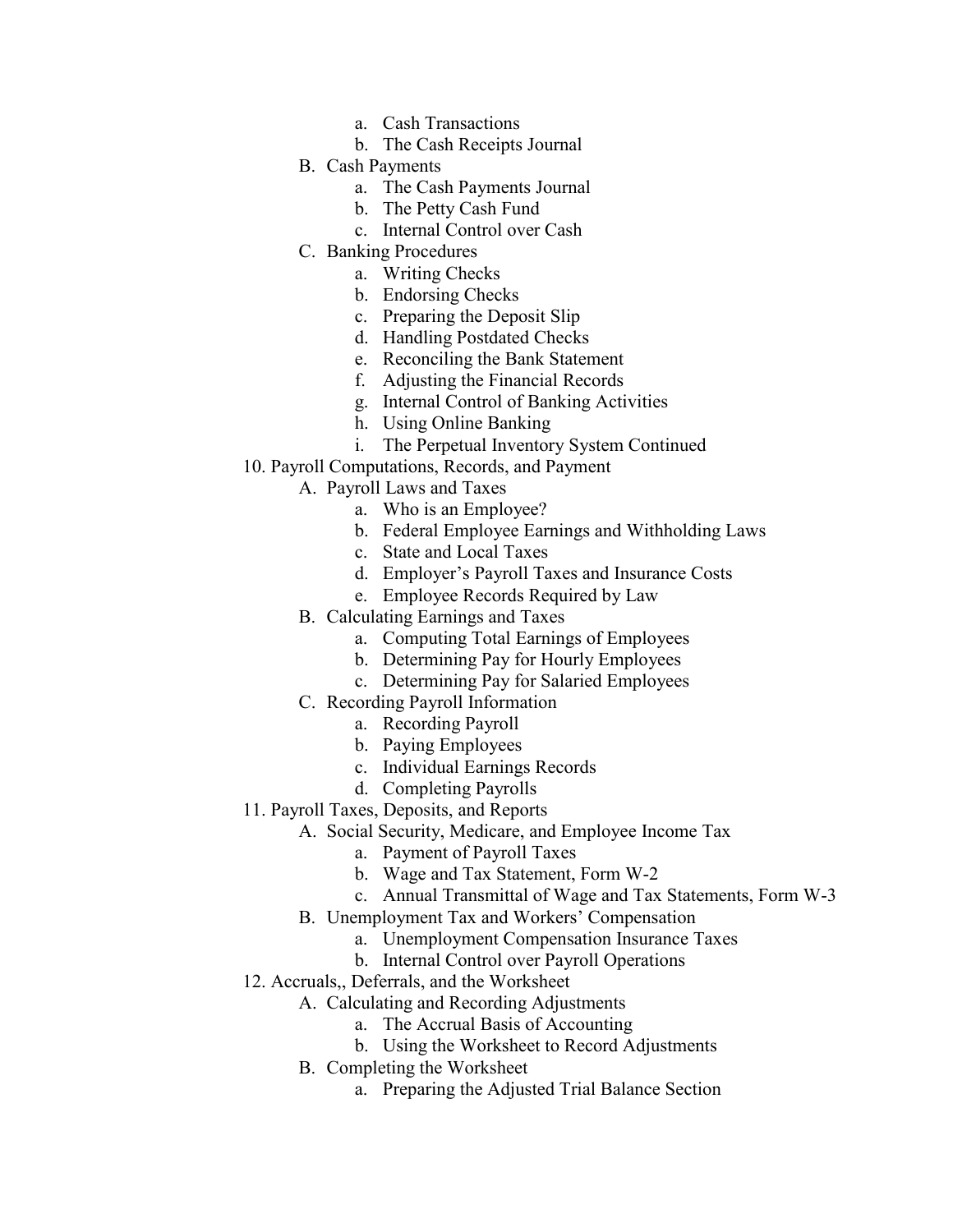- b. Preparing the Balance Sheet and Income Statement Sections
- c. Calculating Net Income or Net Loss
- 13. Financial Statements and Closing Procedures
	- A. Preparing the Financial Statements
		- a. The Classified Income Statement
		- b. The Statement of Owner's Equity
		- c. The Classified Balance Sheet
	- B. Completing the Accounting Cycle
		- a. Journalizing and Posting the Adjusting Entries
		- b. Journalizing and Posting the Closing Entries
		- c. Preparing a Postclosing Trial Balance
		- d. Interpreting the Financial Statements
		- e. Journalizing and Posting Reversing Entries
		- f. Review of the Accounting Cycle

#### **TBA Hours Content:**

The required TBA hours will consist of computerized accounting lab assignments including:

- 14. Using Excel, prepare a Balance Sheet
- 15. Using Peachtree accounting software, journalize and post transactions
- 16. Using Peachtree accounting software, Prepare a worksheet and financial statements, journalizing adjusting entries, and posting to the ledger accounts.
- 17. Using Peachtree accounting software, journalize and post the closing entries
- 18. Using Peachtree accounting software, journalize, post, and report sales transactions
- 19. Using Peachtree accounting software, journalize credit purchases and purchase returns and allowances, post to the general ledger, post to the accounts payable ledger, and prepare a schedule of accounts payable
- 20. Using Peachtree accounting software, ,journalize purchases, cash payments, and purchase discounts posting to the general leddger.
- 21. Using Excel, Compute gross earnings, determine deductions and net amount due. Journalize the payroll transactions.
- 22. Using Peachtree accounting software, Compute employer's social security tax, medicare tax, and unemployment taxes.
- 23. Using Peachtree accounting software, Record adjustments and complete the worksheet.
- 24. Using Peachtree accounting software, Prepare minipractice set I (5 hour assignment)
- 25. Using Peachtree accounting software, Prepare minipractice set II (10 hour assignment)

#### 7. **REPRESENTATIVE METHODS OF INSTRUCTION:**

Typical methods of instruction may include:

A. Lecture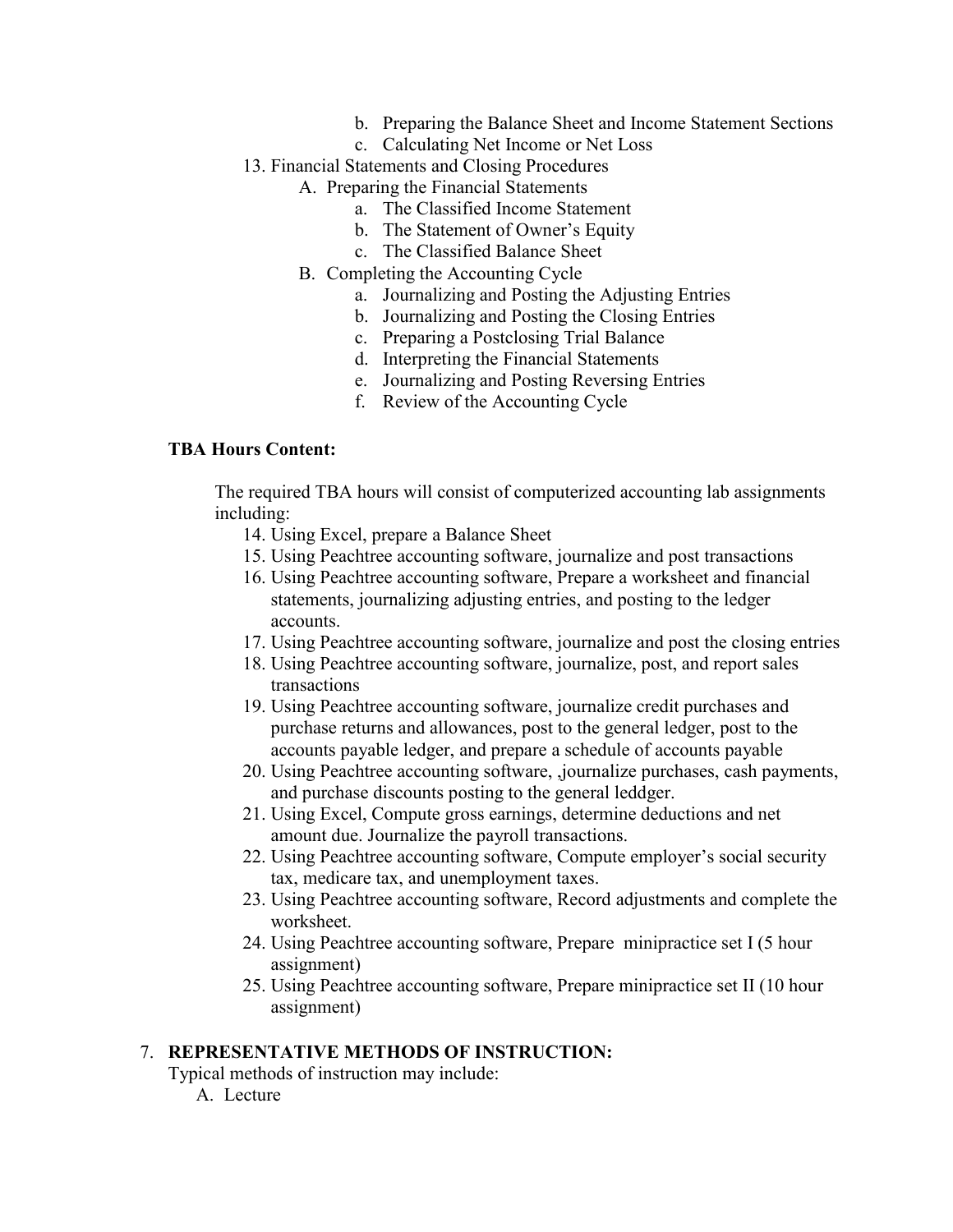- B. Activity
- C. Critique
- D. Discussion
- E. Observation and Demonstration

## 8. **REPRESENTATIVE ASSIGNMENTS**

Representative assignments in this course may include, but are not limited to the following:

## **Writing Assignments:**

- A. Answers to discussion questions for each chapter in the text (3-5 pages)
- B. Peer to Peer discussion analysis of chapter topics (1 page per discussion)
- C. Short answer essay questions on exams

## **Reading Assignments:**

- A. Assigned readings from each chapter in the text (20 to 25 pages)
- B. Assigned readings from each chapter in the study guide (10 pages)
- C. Readings from business periodicals appropriate to chapter topics (1-20 pages)

## **Other Outside Assignments:**

- A. Homework assignments that incorporate or use problem solving techniques average for each chapter (one hour)
- B. Cumulative review problems and/or practice sets both manual and computerized by practice section. 30 problems are assigned to practice set one that covers chapters 1 to 6 (5-10 hours). 15 problems are assigned to practice set two that covers chapters 10 to 11 (4 hours). 25 problems are assigned to practice set three that covers chapters  $7,8,9,12 \& 13$  (10-15 hours)
- C. Internet-based research, spreadsheet analysis, preparation of PowerPoint presentations, etc.
- D. Appropriate assignments that demonstrate critical thinking are required and may include but are not limited to those listed above in writing and outside assignments
- E. Learnsmart assignments to test students on conceptual topics in each chapter (40 minutes)

# **To be Arranged Assignments:**

Assignments using excel and or Peachtree computerized accounting covering chapter topics

# 9. **REPRESENTATIVE METHODS OF EVALUATION**

Representative methods of evaluation may include:

- A. Class Participation
- B. Class Work
- C. Exams/Tests
- D. Homework
- E. Projects
- F. Quizzes